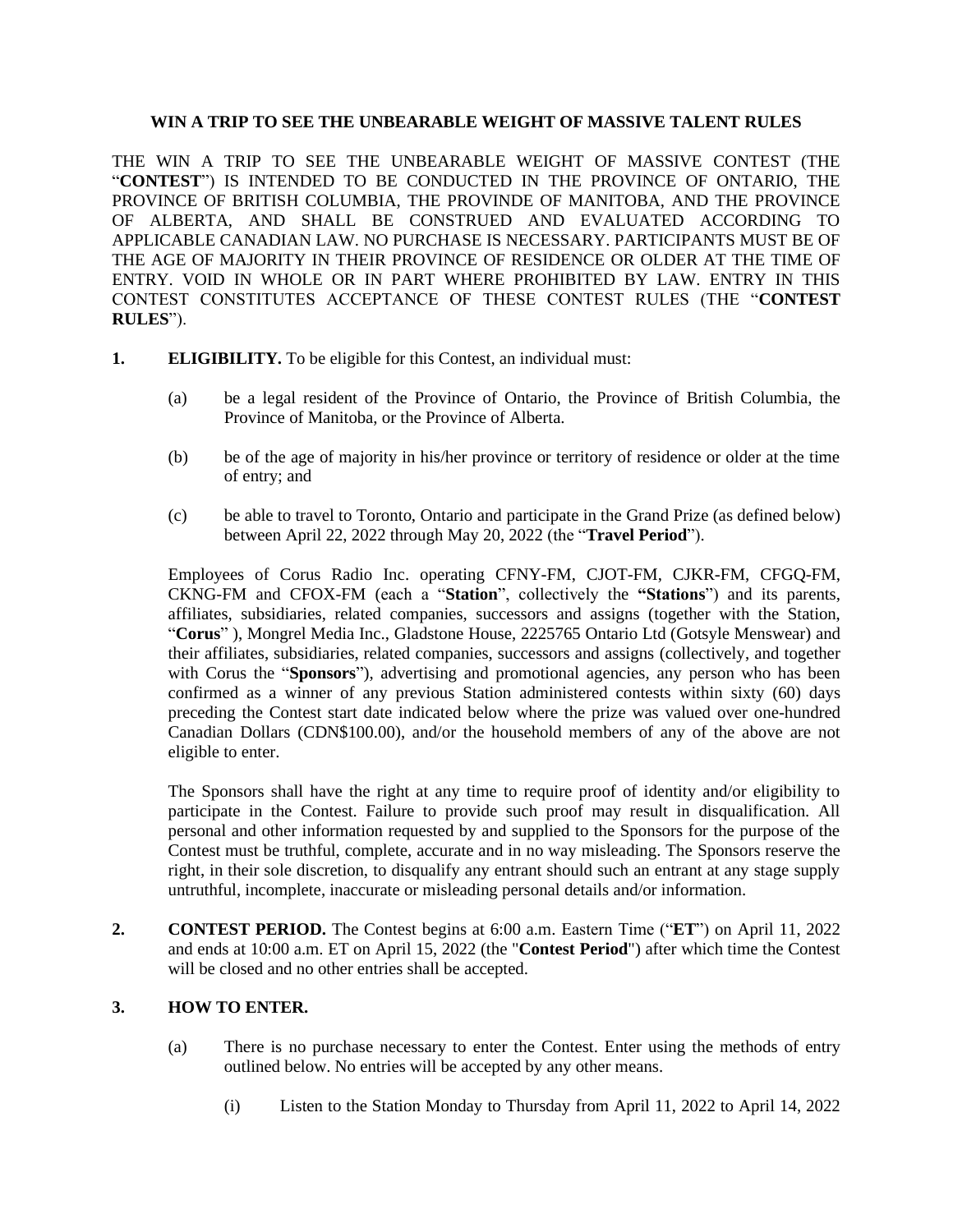between 6:00 a.m. and 10:00 a.m. for the Contest cue to call (the "**Cue to Call**"). Upon hearing the Cue to Call, listeners are invited to call 416-870-3433 (CFNY-FM); 613-750-0997 (CJOT-FM); 604-282369 (CFOX-FM); 403-264-1073 (CFGQ-FM); 780-451-8888 (CKNG-FM); 204-777-9797 (CJKR-FM) (collectively, the "**Contest Line**"). The tenth (10<sup>th</sup>) caller through the Contest Line will qualify to win one (1) of thirty (30) Secondary Prizes and will be entered in to the grand prize draw. There will be one (1) Cue to Call per day per Station.

- (ii) On April 15, 2022 visit [https://www.instagram.com/1021theedge/;](https://www.instagram.com/1021theedge/) [https://www.instagram.com/cfoxvan/;](https://www.instagram.com/cfoxvan/) [https://www.instagram.com/boom997fm/;](https://www.instagram.com/boom997fm/) [https://www.instagram.com/power97/;](https://www.instagram.com/power97/) [https://www.instagram.com/q107calgary/;](https://www.instagram.com/q107calgary/) or<https://www.instagram.com/chuckat925/> for the Contest post and let us know which is your favourite Nicolas Cage movie. On April 15, 2022, one (1) entrant per Station will be selected by a random draw from all eligible entries received on April 15, 2022 as a potential Secondary Prize Winner (as defined below) and be entered in to the grand prize draw.
- (b) Limit of one (1) entry per person per household during the Contest Period. In the case of multiple entries, only the first eligible entry will be considered.
- (c) All entries become the sole property of the Sponsors and will not be returned for any reason. Entries must be received no later than the end of the Contest Period. Entries will be declared invalid if they are late, illegible, incomplete, damaged, irregular, mutilated, forged, garbled or mechanically or electronically reproduced. Unless otherwise set out herein, no communication or correspondence will be exchanged with entrants except with those selected as a potential winner.
- (d) Streaming listeners may be listening to a delayed stream of the radio signal, which may vary depending on the device on which you are listening and the speed of the internet connection. Sponsors recommend turning on a radio to the Station for the Cue to Call. Sponsors assume no liability for entrants not making timely phone calls to the Station due to delays in the streamed signal.
- (e) If the telephone connection between the Station announcer and an entrant is not clear, such that the announcer and/or entrant cannot hear each other or the entrant is disconnected, that entrant may, in the sole discretion of the Sponsors, be disqualified and the Releasees (defined below) will not be liable in any way.

# **4. PRIZES.**

- (a) **Grand Prize.** There is one (1) grand prizes ("**Grand Prize**") available to be won by the Grand Prize winners ("**Grand Prize Winner**") consisting of:
	- (i) A trip for Grand Prize Winner and three (3) guests (the "**Guests**") to Toronto, Ontario (the "**Destination**") which shall include:
		- 1. Round-trip economy airfare for the leaving together from the same gateway, on the same itinerary, from a major Canadian airport located near the Winner's home, as determined by the Sponsors in their sole discretion, to the Destination;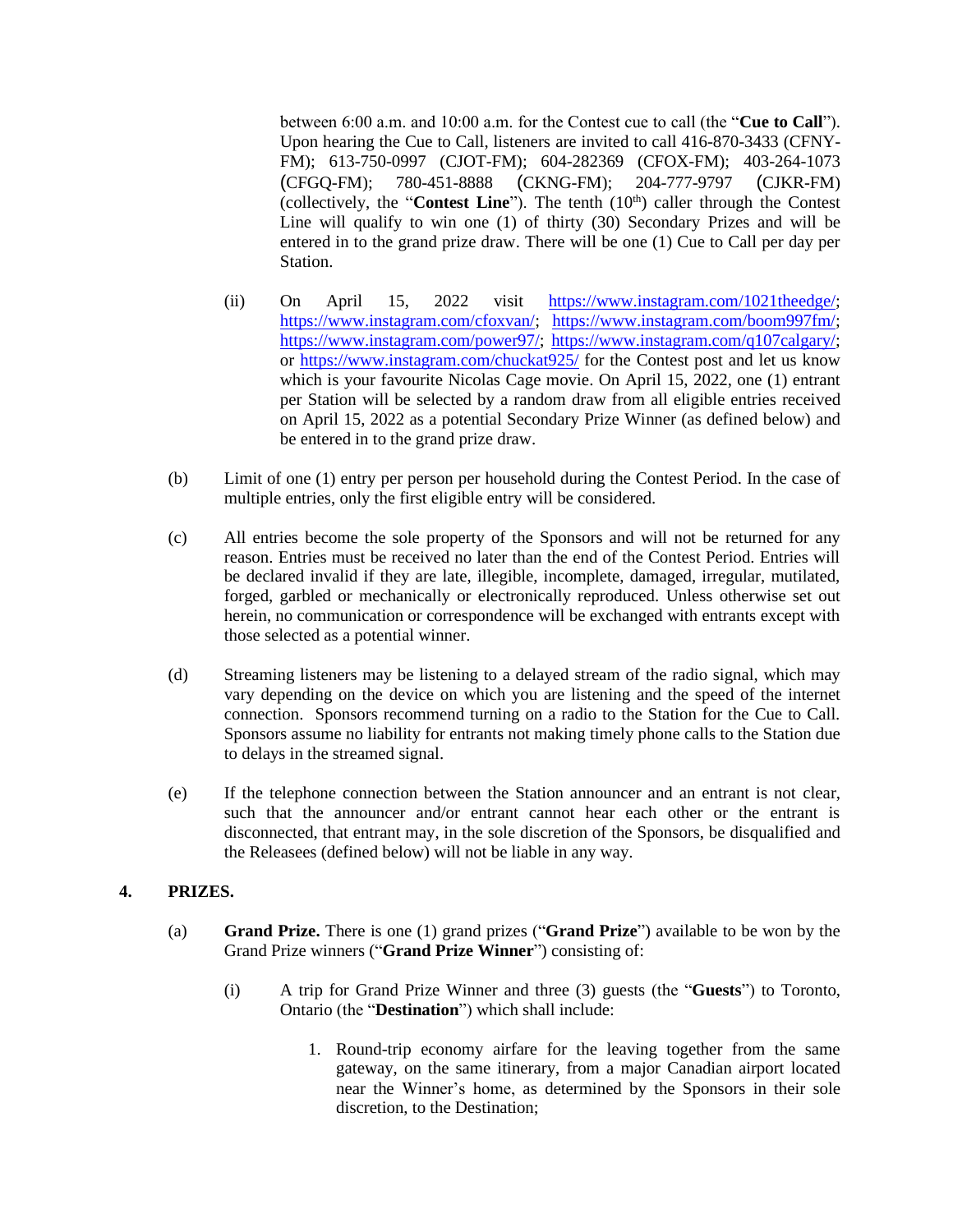- 2. Four (4) studio king rooms one (1) night standard hotel accommodation at the Gladstone House, unless otherwise indicated;
- 3. Dinner and entertainment at the Gladstone House Melody Bar;
- 4. Access to the Gladstone House loft terrace suite for incredible photo ops in front of the Toronto Skyline;
- 5. A selection of menswear and a private fitting at Gotstyle in Toronto's Distillery District; and
- 6. A private, VIP screening of *The Unbearable Weight of Massive Talent* at any Toronto Cineplex location.
- (b) The Grand Prize has an approximate value of six-thousand five-hundred Canadian dollars (CDN \$6,500.00),
- (c) **Secondary Prize.** There are thirty (30) secondary prizes (each, a "**Secondary Prize** available to be won by the Secondary Prize winners (the "**Secondary Prize Winners**"), five (5) Secondary Prize Winners per Station, which consists of: four (4) tickets to the advanced screening of *The Unbearable Weight of Massive Talent* on April 20, 2022 at 7:00 p.m. at the theatre of your choice.
- (d) Each Secondary Prize has an approximate retail value of one-hundred and twenty Canadian dollars (CDN \$120.00).
- (e) Grand Prize and Secondary Prizes are hereafter collectively referred to as "**Prize**" or "**Prizes**". Grand Prize Winner and Secondary Prize Winners are hereafter collectively referred to as a "**Winner**" or "**Winners**".
- (f) Winners are not entitled to monetary difference between actual Prize value and stated approximate Prize value, if any.
- (g) Prizes will be distributed within two (2) days after each Winner has been successfully contacted and notified of his/her Prize and fulfilled the requirements set out herein.

# **5. PRIZE CONDITIONS.**

- (a) Grand Prize Winner and Guests must be available to participate in the Prize during the Travel Period. Should Grand Prize Winner and/or Guests be unable to travel OR participate on the dates and times designated by the Sponsors, the Prize will be forfeited and awarded to an alternate winner.
- (b) Grand Prize Winner and Guests will be responsible for all incidental costs and expenses not explicitly included in the Grand Prize, including without limitation, transportation to and from originating airport, travel and medical insurance, travel documentation, airport improvement fees, bag check fees, taxes, gratuities, telephone calls, in-room charges and any other expense not explicitly included in the Grand Prize. Grand Prize Winner may be required to present a valid major credit card upon check-in at the hotel to cover any expenses over and above the standard room charge.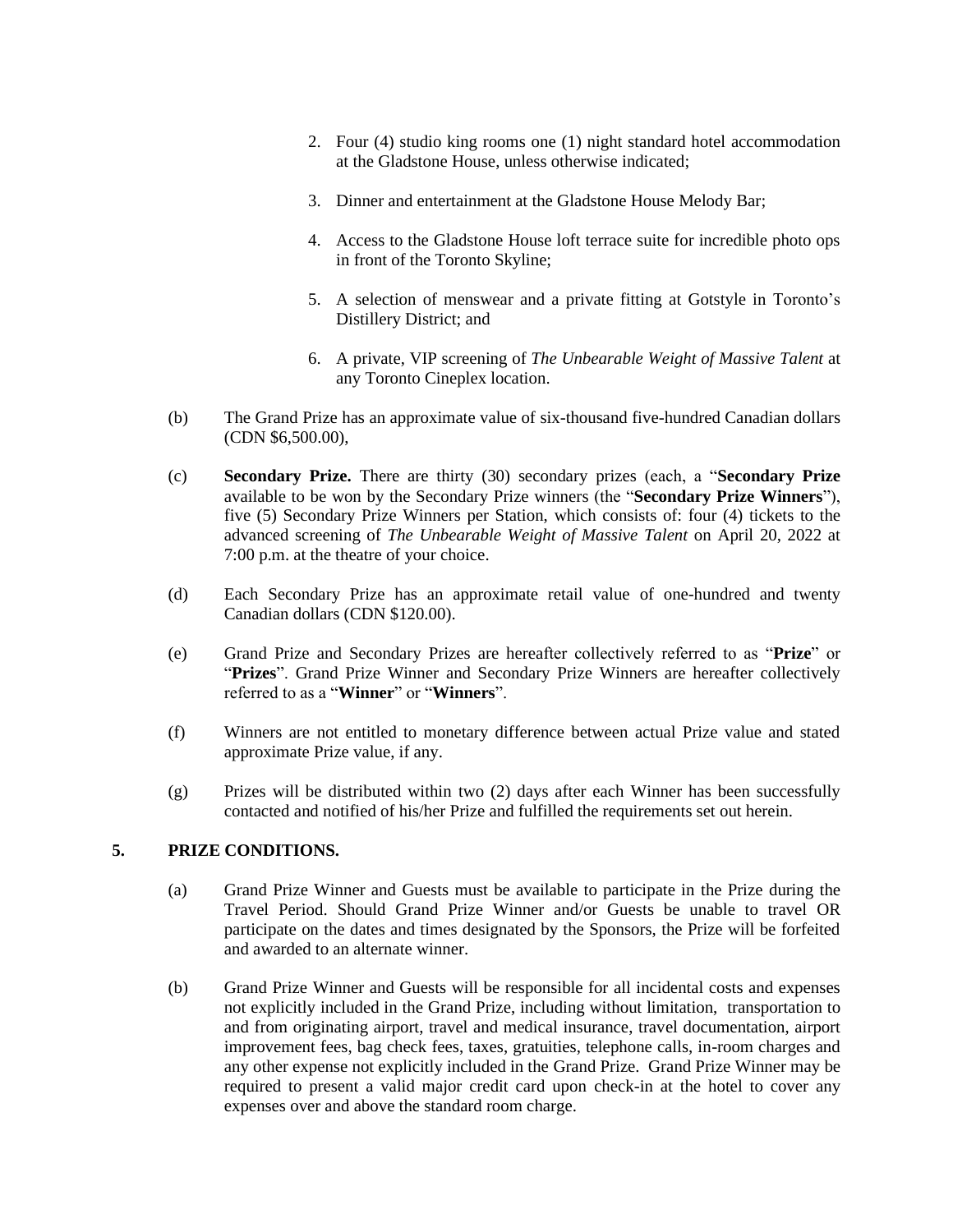- (c) Secondary Prize Winner will be responsible for all incidental costs and expenses not explicitly included in the Secondary Prize.
- (d) If the Grand Prize Winner lives within 100 km of Toronto, Ontario, the Grand Prize will not include airline travel to and from Toronto, Ontario. Alternative transportation may be awarded, as determined by the Sponsors in their sole discretion.
- (e) Guests must of the age of majority or older in their province or territory of residence, be legally able to travel to Toronto, Ontario, and comply with the Contest Rules and sign and return the Release (described below).
- (f) In the event that, due to the COVID-19 pandemic, there are government regulations in place at the time of the Travel Period, the Sponsors will make best efforts to coordinate a rescheduled date for the events with the Winner. If the Sponsors are unable to reschedule and provide any portion of the Prize because of such regulations or related circumstances beyond their control, then the Prize shall be deemed fulfilled and will not be substituted, except in the sole discretion of the Sponsors.
- (g) The terms by which the movie tickets may be redeemed are governed by the applicable retailer or service provider. Corus is not responsible for administering or ensuring compliance with the terms and conditions of the movie tickets.
- (h) Prizes must be accepted as awarded and cannot be transferred, assigned, substituted or redeemed for cash, except at the sole discretion of the Sponsors. Any unused, unclaimed or declined portion of a Prize will be forfeited, have no cash value and the Sponsors shall have no obligation to provide either an alternative or value-in-kind. The Sponsors reserve the right, in their sole discretion, to substitute a prize of equal or greater value if the Prize (or any portion thereof) cannot be awarded for any reason.
- (i) Shipped Prizes shall not be insured and the Sponsors shall not assume any liability for lost, damaged or misdirected Prizes.

# **6. WINNER SELECTION.**

One (1) Grand Prize Winner shall be selected as follows:

- (a) On or about April 19, 2022 in Toronto, Ontario, one (1) Secondary Prize Winner will be selected by a random draw from all eligible entries received during the Contest Period. Each entrant shall be eligible to win only one (1) Secondary Prize. Before being declared a Winner, the selected entrant shall be required to correctly answer, without assistance of any kind, whether mechanical or otherwise, a time-limited, mathematical skill-testing question to be administered during a pre-arranged telephone call or by e-mail, to comply with the Contest Rules and sign and return the Release (described below).
- (b) The odds of being selected as a potential winner are dependent upon the total number of people who call the Contest Line during a Cue to Call. Once a Secondary Prize Winner, the odds of being selected as a potential winner are one (1) in thirty (30).
- (c) THE SELECTED ENTRANT WILL BE NOTIFIED BY TELEPHONE NO LATER THAN APRIL 19, 2022 AT 12:00 P.M. ET AND MUST RESPOND WITHIN TWO (2)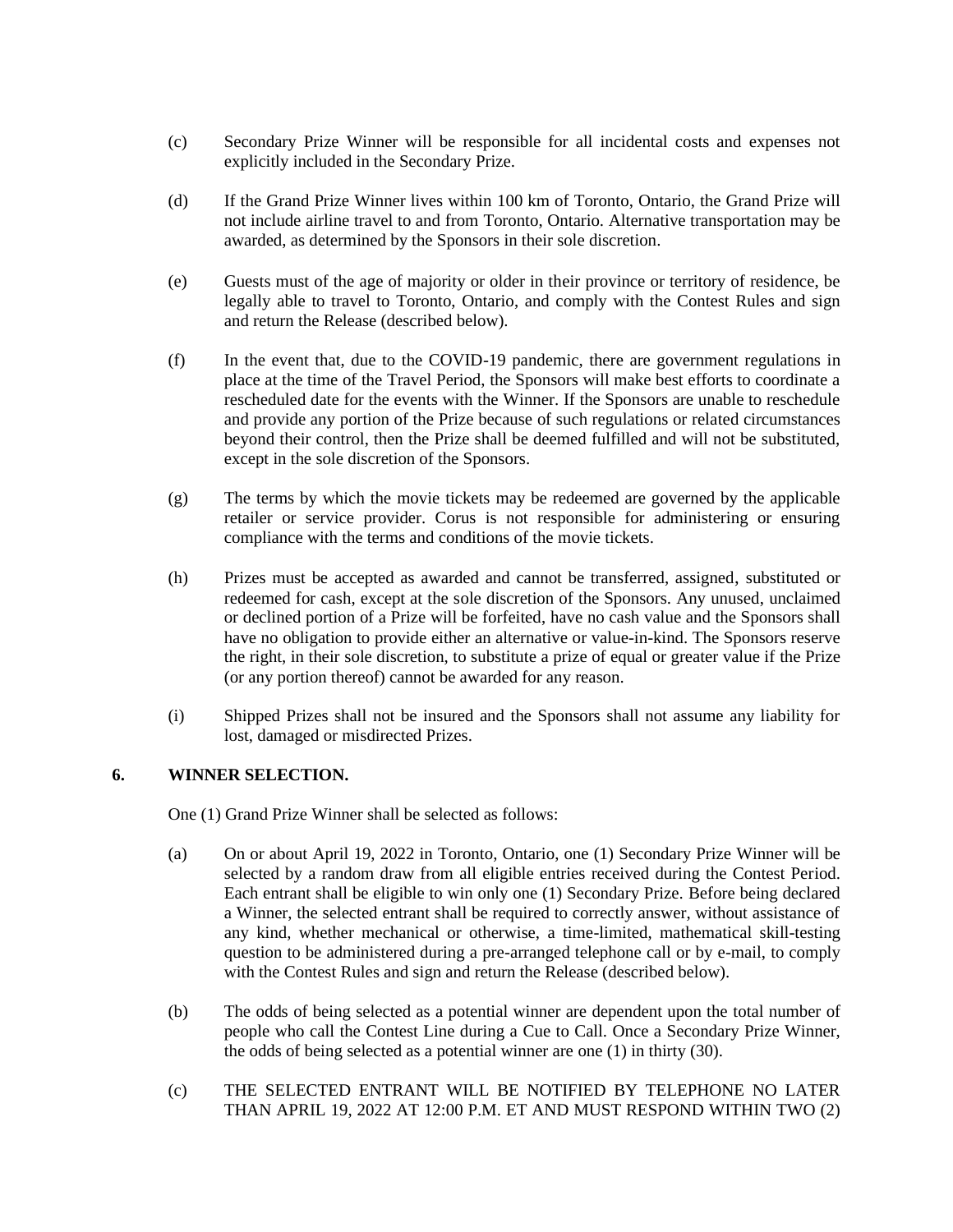BUSINESS DAYS OF NOTIFICATION. Upon notification, the selected entrant must respond by telephone or e-mail (as specified in the notification) to the contact number or e-mail address provided no later than the indicated deadline set out in the Contest Rules and/or the notification. If the selected entrant does not respond accordingly, he/she will be disqualified and will not receive a Prize and another entrant may be selected in the Sponsors' sole discretion until such time as an entrant satisfies the terms set out herein. The Sponsors are not responsible for the failure for any reason whatsoever of a selected entrant to receive notification or for the Sponsors to receive a selected entrant's response.

- (d) If, as a result of an error relating to the entry process, drawing or any other aspect of the Contest, there are more selected entrants than contemplated in these Contest Rules, there will be a random draw amongst all eligible Prize claimants after the Contest's closing date to award the correct number of Prizes.
- **7. RELEASE.** Winners and Guests will be required to execute a legal agreement and release ("**Release**") that confirms Winners' and Guests': (i) eligibility for the Contest and compliance with these Contest Rules; (ii) acceptance of the Prize as offered; (iii) release of each of the Sponsors and their respective parent companies, subsidiaries, affiliates and/or related companies and each of their employees, directors, officers, suppliers, agents, sponsors, administrators, licensees, representatives, advertising, media buying and promotional agencies (collectively, the "**Releasees**") from any and all liability for any loss, harm, damages, cost or expense arising out of participation in the Contest, participation in any Contest-related activity or the acceptance, use, or misuse of any Prize, including but not limited to costs, injuries, losses related to personal injuries, death, damage to, loss or destruction of property, rights of publicity or privacy, defamation, or portrayal in a false light, or from any and all claims of third parties arising therefrom; and (iv) grant to the Sponsors of the unrestricted right, in the Sponsors' collective or individual discretion, to produce, reproduce, display, publish, convert, post, serve, broadcast, communicate by telecommunication, exhibit, distribute, adapt and otherwise use or re-use the Winner's if and Guest's name, statements, image, likeness, voice and biography, in any and all media now known or hereafter devised, in connection with the Contest and the promotion and exploitation thereof. The executed Release must be returned within two (2) business days of the date indicated on the accompanying letter of notification or the verification as a Winner or the selected entrant will be disqualified and the Prize forfeited.
- **8. INDEMNIFICATION BY ENTRANT.** By entering the Contest, each entrant releases and holds Releasees harmless from any and all liability for any injuries, loss or damage of any kind to the entrant or any other person, including personal injury, exposure to the COVID-19 virus, death, or property damage, resulting in whole or in part, directly or indirectly, from: (a) their participation in the Contest or any Contest-related activity; (b) the acceptance, use, or misuse of any Prize; or (c) any breach of the Contest Rules. Each entrant agrees to fully indemnify Releasees from any and all claims by third parties relating to the entrant's participation in the Contest, without limitation.
- **9. LIMITATION OF LIABILITY.** The Sponsors assume no responsibility or liability for lost, late, unintelligible/illegible, falsified, damaged, misdirected or incomplete entries, notifications, responses, replies or any Release, or for any telephone, hardware or technical malfunctions that may occur, including but not limited to malfunctions that may affect the transmission or nontransmission of an entry. The Sponsors are not responsible for any incorrect or inaccurate information, whether caused by any of the equipment or programming associated with or utilized in the Contest or by any technical or human error which may occur in the administration of the Contest. The Sponsors assume no responsibility for any error, omission, interruption, deletion,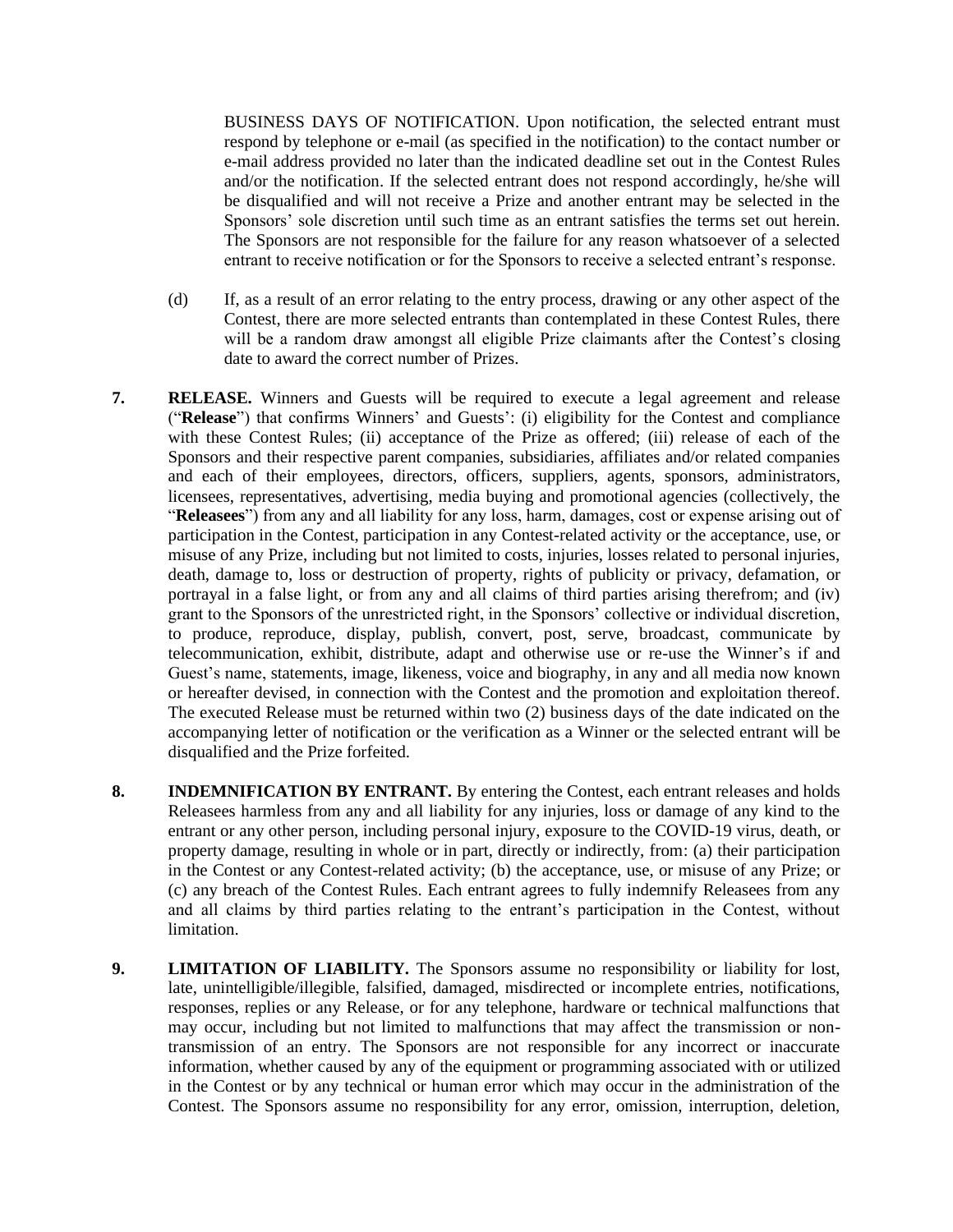defect, delay in operation or transmission, communications line failure, theft or destruction or unauthorized access to, or alteration of, entries. The Sponsors assume no responsibility or liability in the event that the Contest cannot be conducted as planned for any reason, including those reasons beyond the control of the Sponsors, such as tampering, unauthorized intervention, fraud, technical failures, or corruption of the administration, security, fairness, integrity or proper conduct of this Contest.

**10. CONDUCT.** By participating in the Contest, each entrant is deemed to have executed and agrees to be bound by the Contest Rules, which will be posted at [https://edge.ca/,](https://edge.ca/) [https://boom997.com/,](https://boom997.com/) [https://power97.com/,](https://power97.com/) [https://q107fm.ca/,](https://q107fm.ca/) <https://chuck925.com/> or <https://cfox.com/> throughout the Contest Period. Each entrant further agrees to be bound by the decisions of the Sponsors, which shall be final and binding in all respects. The Sponsors reserve the right, in their sole discretion, to disqualify any entrant found to be: (a) violating the Contest Rules; (b) tampering or attempting to tamper with the entry process or the operation of the Contest; (c) violating the terms of service, conditions of use and/or general rules or guidelines of any Corus property or service; and/or (d) acting in an unsportsmanlike or disruptive manner, or with intent to annoy, abuse, threaten or harass the Sponsors or any other person. CAUTION: ANY ATTEMPT TO DELIBERATELY UNDERMINE THE LEGITIMATE OPERATION OF THE CONTEST MAY BE A VIOLATION OF CRIMINAL AND CIVIL LAWS. SHOULD SUCH AN ATTEMPT BE MADE, THE SPONSORS RESERVE THE RIGHT TO SEEK REMEDIES AND DAMAGES TO THE FULLEST EXTENT PERMITTED BY LAW, INCLUDING BUT NOT LIMITED TO CRIMINAL PROSECUTION. Winners and Guests must at all times behave appropriately when taking part in the trip and observe the Contest Rules and any other rules or regulations in force at the studios and/or locations, including but not limited to any COVID-19 requirements in force. The Sponsors reserve the right to remove from the trip/showcase or location, any Winner and/or Guest who breaks such rules and/or fails to behave appropriately and to disqualify such Winner and/or Guest.

# **11. PRIVACY / USE OF PERSONAL INFORMATION.**

- (a) By participating in the Contest, each entrant: (i) grants to the Sponsors the right to use his/her name, mailing address, age range, telephone number and e-mail address (collectively the "**Personal Information**") for the purpose of administering the Contest, including but not limited to contacting and announcing the Winners and coordinating the provision of the Prizes; (ii) grants to the Sponsors the right to use his/her Personal Information for publicity and promotional purposes relating to the Contest, in any and all media now known or hereafter devised, without further compensation unless prohibited by law; and (iii) acknowledges that the Sponsors may disclose his/her Personal Information to third-party agents and service providers of any of the Sponsors in connection with any of the activities listed in (i) and (ii) above.
- (b) Corus will use the entrant's Personal Information only for identified purposes, and protect the entrant's Personal Information in a manner that is consistent with the Corus Privacy Policy at: <https://www.corusent.com/privacy-policy/>
- **12. INTELLECTUAL PROPERTY.** All intellectual property, including but not limited to trademarks, trade names, logos, designs, promotional materials, web pages, source code, drawings, illustrations, slogans and representations is owned by the Sponsors and/or their affiliates. All rights are reserved. Unauthorized copying or use of any copyrighted material or intellectual property without the express written consent of its owner is strictly prohibited.